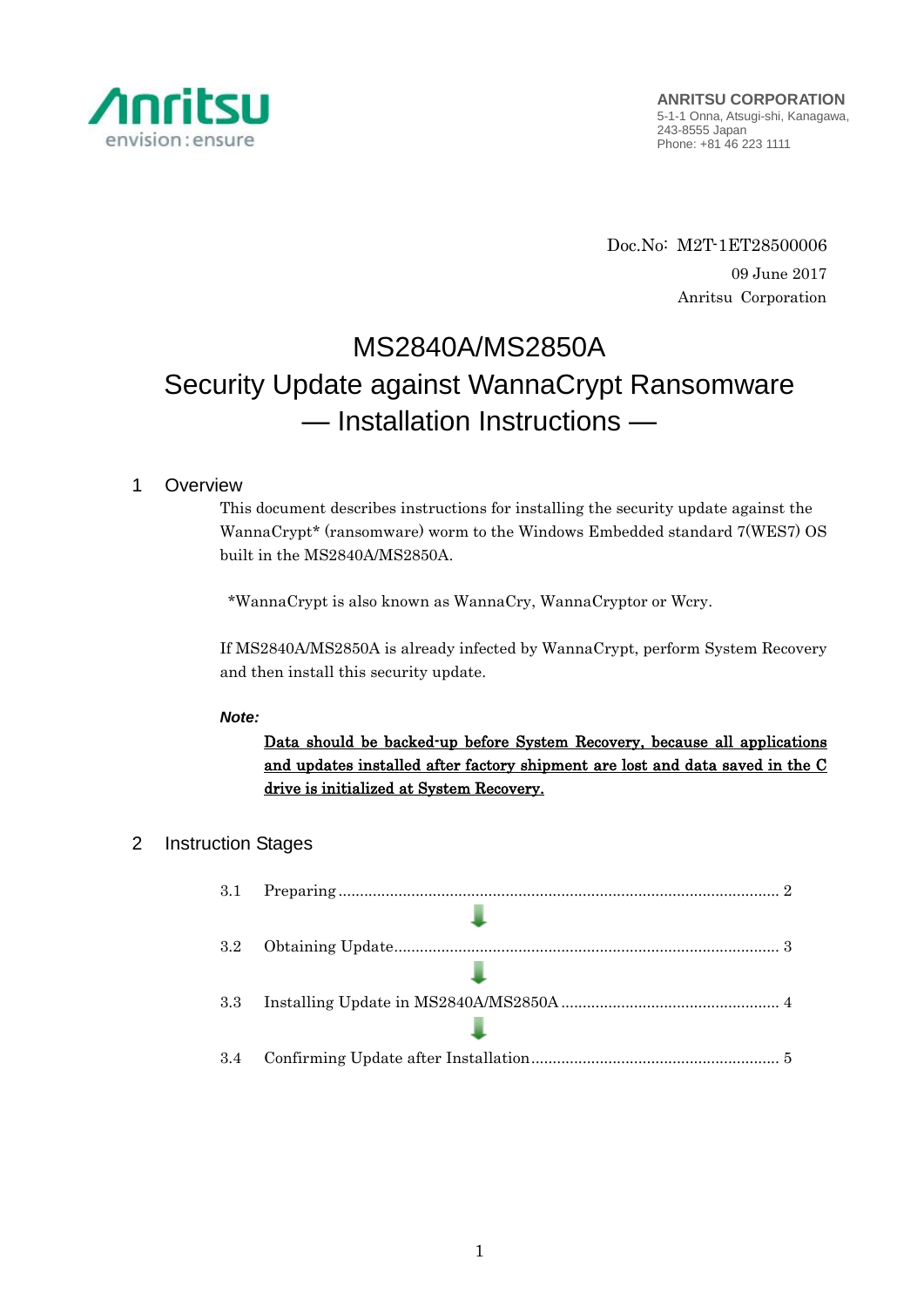# <span id="page-1-1"></span><span id="page-1-0"></span>3 Instructions

## 3.1 Preparing

1. Equipment needed for installation

The following equipment is needed for installing the update.

- •Internet-connected PC
- USB flash memory that can be mounted on both MS2840A/MS2850A and PC desktops.

The USB flash memory must not have any security management function.

•Mouse and keyboard for operating MS2840A/MS2850A.

#### *Note:*

# Scan and confirm that the PC and USB flash memory are not infected by any malware.

2. Backing-up important files

We recommend creating a backup of important data\* to external storage such as USB flash memory to guard against data loss problems when installing the update.

\* Waveform data, analysis results, configuration files, and other important files.

#### *Note:*

Anritsu will not be held liable for loss of data on the storage device in MS2840A/MS2850A.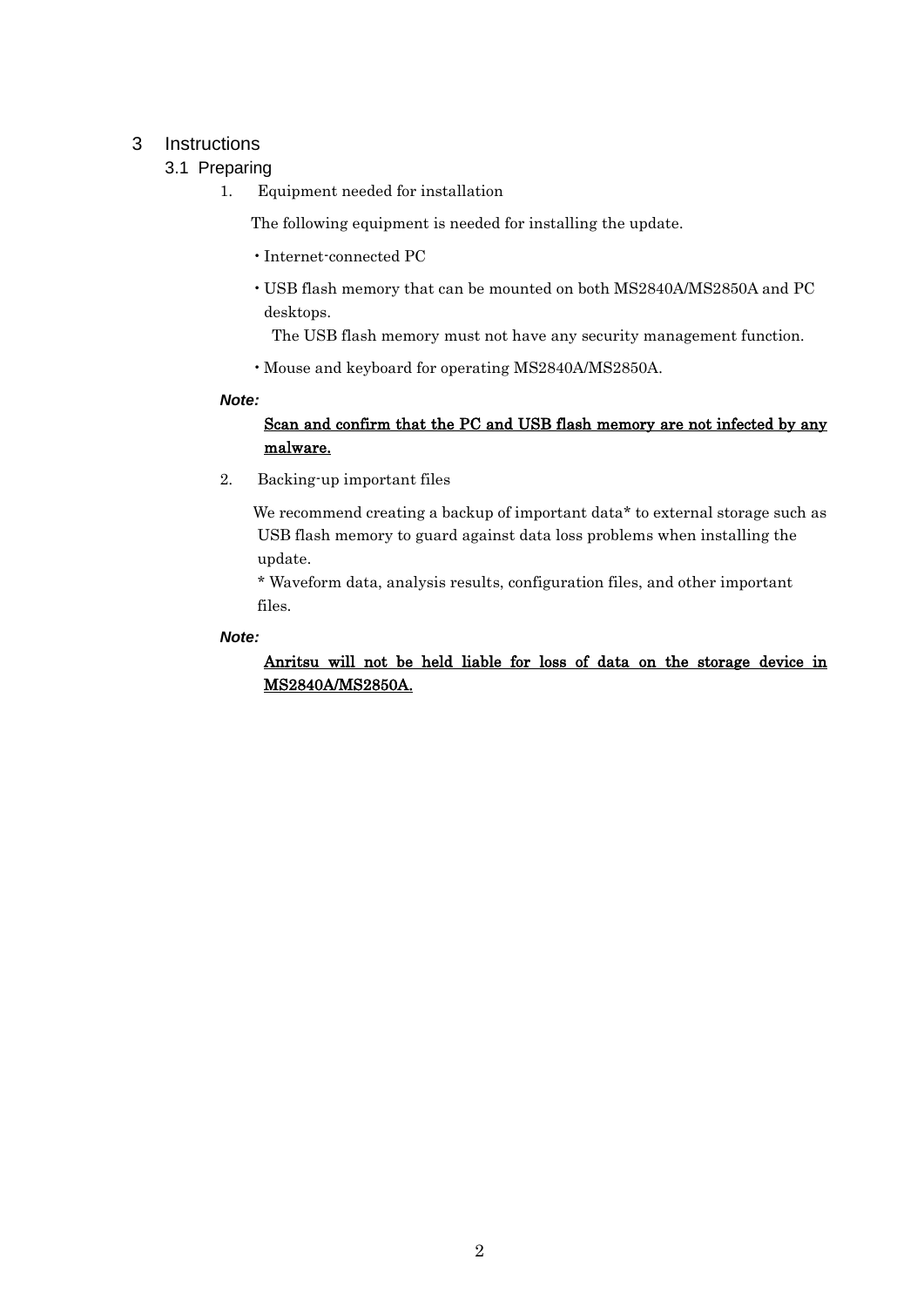## <span id="page-2-0"></span>3.2 Obtaining Update

Download the correct update from Microsoft's homepage. Use an Internet-connected PC to download the update.

This section describes the PC operation for downloading.

#### *Note:*

## DO NOT connect the MS2840A/MS2850A directly to the Internet to download the update.

1. Access the following page and download the update for WES7 against WannaCrypt.

<http://www.catalog.update.microsoft.com/Home.aspx>

Input KB4012212 in the following box and click "Search".



2. At the displayed catalog page, click "Download" for "March, 2017 Security Only Quality Update for Windows Embedded Standard 7 for x64-based Systems (KB4012212) Windows Embedded Standard 7".

| Microsoft Update Catalog<br>FAQ   help                                                                     | KB4012212                          |                         |                     | <b>×</b> Search |             |                                   |  |
|------------------------------------------------------------------------------------------------------------|------------------------------------|-------------------------|---------------------|-----------------|-------------|-----------------------------------|--|
| Search results for "KB4012212"                                                                             |                                    |                         |                     |                 |             |                                   |  |
| Updates: $1 - 6$ of 6 (page 1 of 1)                                                                        |                                    |                         |                     |                 |             | <b>Extract Previous   Next de</b> |  |
| <b>Title</b>                                                                                               | Products                           | <b>Classification</b>   | <b>Last Updated</b> | Version         | <b>Size</b> |                                   |  |
| March, 2017 Security Only Ouality Update for Windows 7 for x64-based Systems (KB4012212)                   | Windows <sub>7</sub>               | <b>Security Updates</b> | 3/28/2017           | n/a             | 33.2 MB     | Download                          |  |
| March, 2017 Security Only Quality Update for Windows 7 (KB4012212)                                         | Windows 7                          | <b>Security Updates</b> | 3/28/2017           | n/a             | 18.8 MB     | Download                          |  |
| March, 2017 Security Only Quality Update for Windows Embedded Standard 7 (KB4012212)                       | <b>Windows Embedded Standard 7</b> | <b>Security Updates</b> | 3/28/2017           | n/a             | 18.8 MB     | Download                          |  |
| March, 2017 Security Only Quality Update for Windows Embedded Standard 7 for x64-based Systems (KB4012212) | Windows Embedded Standard 7        | <b>Security Updates</b> | 3/28/2017           | n/a             | 33.2 MB     | Download                          |  |
| March, 2017 Security Only Quality Update for Windows Server 2008 R2 for x64-based Systems (KB4012212)      | Windows Server 2008 R2             | <b>Security Updates</b> | 3/28/2017           | n/a             | 33.2 MB     | <b>Download</b>                   |  |
| March, 2017 Security Only Quality Update for Windows Server 2008 R2 for Itanium-based Systems (KB4012212)  | Windows Server 2008 R2             | <b>Security Updates</b> | 3/28/2017           | n/a             | 34.5 MB     | Download                          |  |

3. At the Download screen, click the file name and save the file to the PC. Copy the file to USB flash memory.

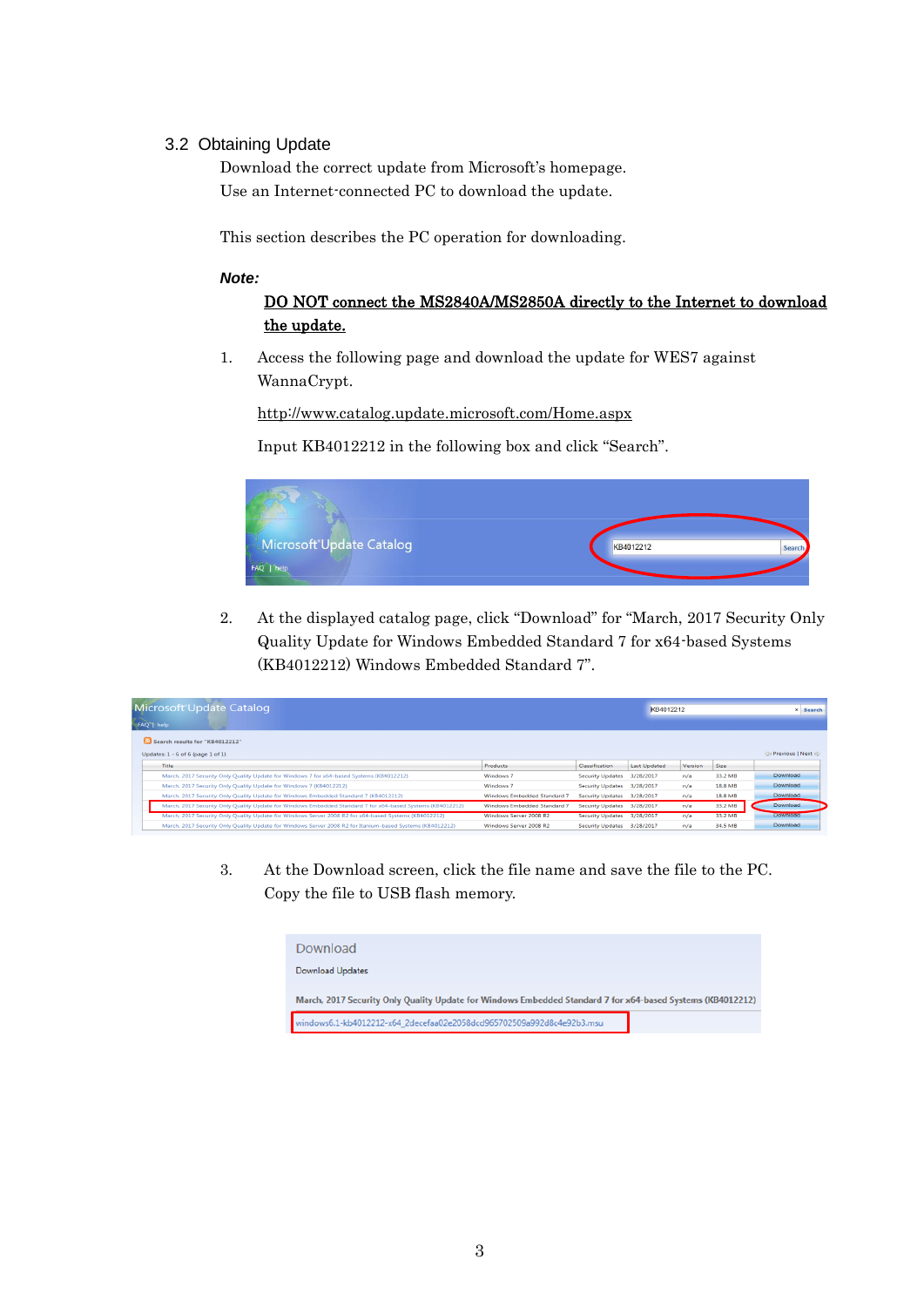## <span id="page-3-0"></span>3.3 Installing Update in MS2840A/MS2850A

Quit all applications installed in the MS2840A/MS2850A by the customer.

- 1. Copy the update downloaded as described section [3.2](#page-2-0) "[Obtaining Update](#page-2-0)" to USB flash memory and then plug this memory into the MS2840A/MS2850A USB port.
- 2. Copy the file to the desktop of MS2840A/MS2850A. After copying, unmount the USB flash memory from the desktop.

#### *Note:*

# Unmount the USB flash memory by clicking the USB Eject icon on the taskbar at the bottom right of the screen and then remove the USB flash memory from the USB port.

3. Install the update.

Double-click the copied file.

The update program will launch. Follow the displayed instructions to continue installation.

4. After the installation, restart Windows but DO NOT restart following the installer's instruction, but click "Close". Power down the MS2840A/MS2850A using the power button and then reboot.